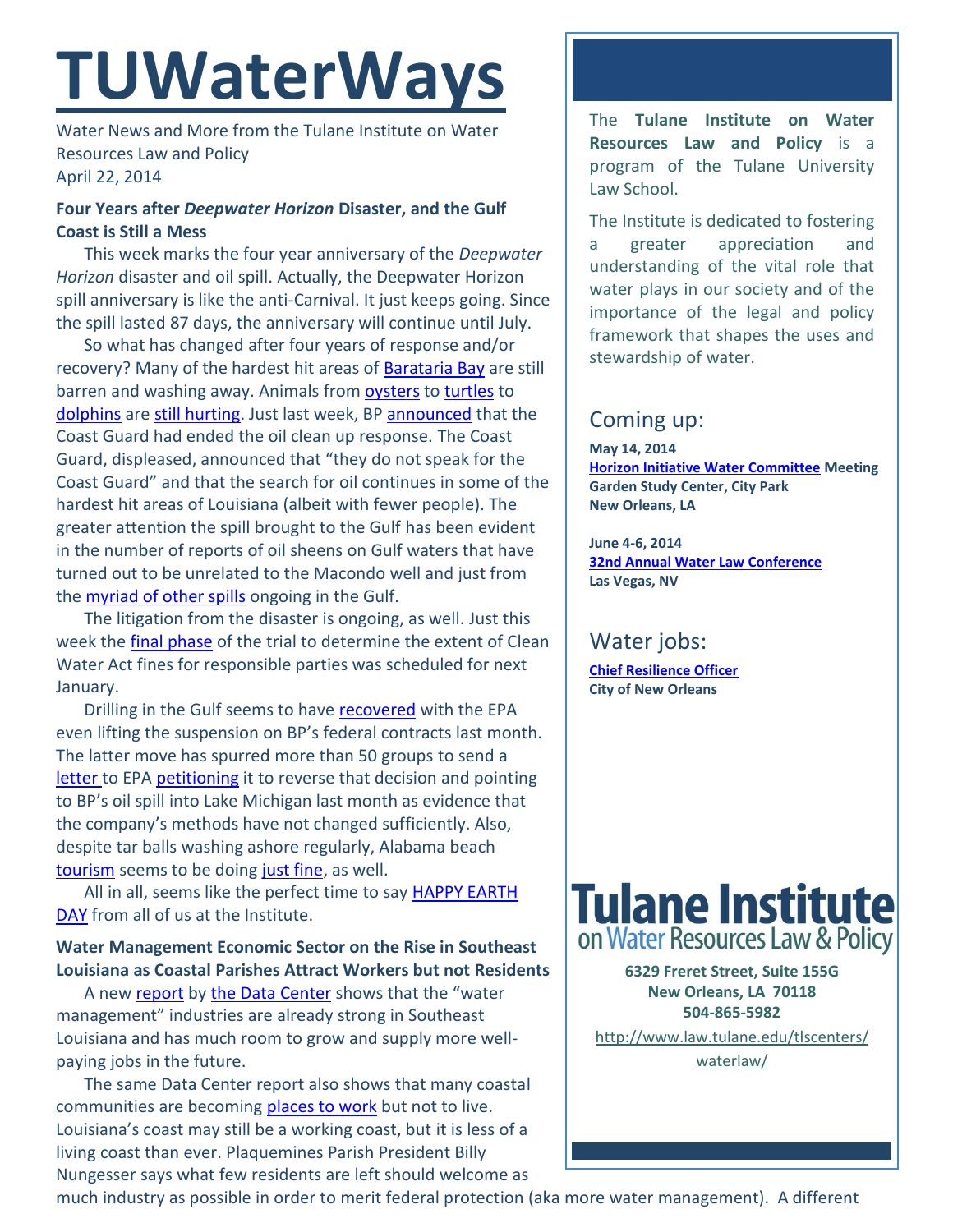point of view comes from Terrebonne Parish whose President Michel Claudet who believes the increase in commuting says more about the need for [more housing](http://www.sunherald.com/2014/04/20/5509591/people-leaving-louisianas-vanishing.html) than any shift of residents away from a coast facing a suite of problems (sea level rise, flooding, flood insurance costs, and evacuations).

The report highlights the coming issues facing our coast, but it also places them in national context, showing the growing need for water management to stretch far beyond local issues. With all of our water manipulation, post-Katrina and post-Deepwater Horizon investments, and state and urban water plans, Southeast Louisiana has an advantage over many places where water management will be a growing need. The region fell into a position at the head of the country's water management sector. Let's not waste this silver lining. Also, to this growing recognition that water management is underutilized in our present and important for our future, we can't help but quote [LeBron James](https://www.youtube.com/watch?v=lRd13-JxBkQ) to the effect that it is long overdue.

### **It's Official: Ecosystem Restoration is Good Economics**

If the New Orleans based Data Center report was not enough to get you thinking about the role of water management in our economy, on its heels comes a report from the U.S. Fish and Wildlife Service looking at the broader economic impacts of coastal restoration work. The [report,](http://www.fws.gov/southeast/es/r4-partners/pdf/RestorationReturnsFINAL.pdf) replete with graphs, pictures, and diagrams, finds that every dollar spent on local coastal restoration projects by the Fish and Wildlife Service in 2011 leveraged \$6.86 of additional local and private investment that yielded \$12.28 in economic returns. While none of this should be taken to justify every coastal restoration or water management project, it does serve to remind us that these actually are public works projects that, if well-conceived and pursued, have real benefits that range well beyond wildlife habitat (itself a [source](http://www.daturesearch.com/wp-content/uploads/WildlifeTourismReport_FINAL.pdf) of very real, but often much discounted, value).

#### **Study Allays Concerns about Lack of Mississippi River Sediment for Coastal Restoration Projects**

The Missouri River gave us the sediment and the Ohio River gave us the water. That has been the quick and dirty way to explain where south Louisiana comes from. Now, the myriad of dams across the basin has limited the transfer of sediment downstream to the lower Mississippi. "It's not the same river" has been a common refrain by those opposed to reconnecting the River to its delta. A [new study published](http://www.nature.com/ngeo/journal/vaop/ncurrent/full/ngeo2142.html) in *Nature Geoscience* shows that, despite the dams, there is [still enough sand](http://www.nola.com/environment/index.ssf/2014/04/mississippi_river_will_carry_e.html#incart_river_default) in the Lower Mississippi River to replenish the delta for 600 years. Huzzah! Now we just need some more of that "water management" to get it out of the river and into the wetlands.

#### **Get Yer Ya-Ya's Out and Get Yer Comments On! EPA and Corps of Engineers Release Proposed Regulations Clarifying Definition of "Waters of the United States" and Reach of the Clean Water Act**

As we covered a [few weeks ago,](http://www.law.tulane.edu/uploadedFiles/Institutes_and_Centers/Water_Resources_Law_and_Policy/Content/TUWaterWays%20March%2027%202014.pdf) the EPA and Corps of Engineers have proposed regulations to clarify the Clean Water Act and define "the waters of the United States." The [proposed regulations](http://www.gpo.gov/fdsys/pkg/FR-2014-04-21/pdf/2014-07142.pdf) have been finalized, and all concerned parties now have 90 days to submit their comments. We expect tens of thousands to be submitted. We expect several to be cogent.

#### **Kill the Trees, Save the Groundwater?**

A [new study](http://www.nature.com/nclimate/journal/vaop/ncurrent/full/nclimate2198.html) published in Nature Climate Change looks at the effects of bark-beetles on groundwater contributions to streams in Rocky Mountain National Park. The study delves into the poorly understood interactions of trees with the hydrologic cycle. Most simply, trees (all plants, really) pull water up from the soil that then evaporates into the air. However, trees can also increase precipitation and decrease ground evaporation. How it all balances out is the poorly understood part, but in the alpine forests where mountain pine beetles are killing off large swaths of trees, researchers compared the changes in groundwater contribution to streamflow and found greater groundwater recharge where the beetles have done the most damage. The lesson, perhaps unsurprisingly, is that dead trees draw less ground water than live trees. But since living trees and forests provide lots of important things to people and nature we hope the take away here is not that "I think that I shall never see, a thing as bad for groundwater as a tree" (with deep, deep apologies to Joyce Kilmer).

#### **Even as Colorado River Reaches Sea, Water Managers in the Southwest See Trouble on the Horizon**

This spring environmentalists and stewards of the Colorado River have been cheering the return of the Colorado River to its delta – even if only for a limited run engagement. National Geographic has had [great](http://newswatch.nationalgeographic.com/blog/water-currents/)  [coverage](http://newswatch.nationalgeographic.com/blog/water-currents/) of the River's march back to the sea.